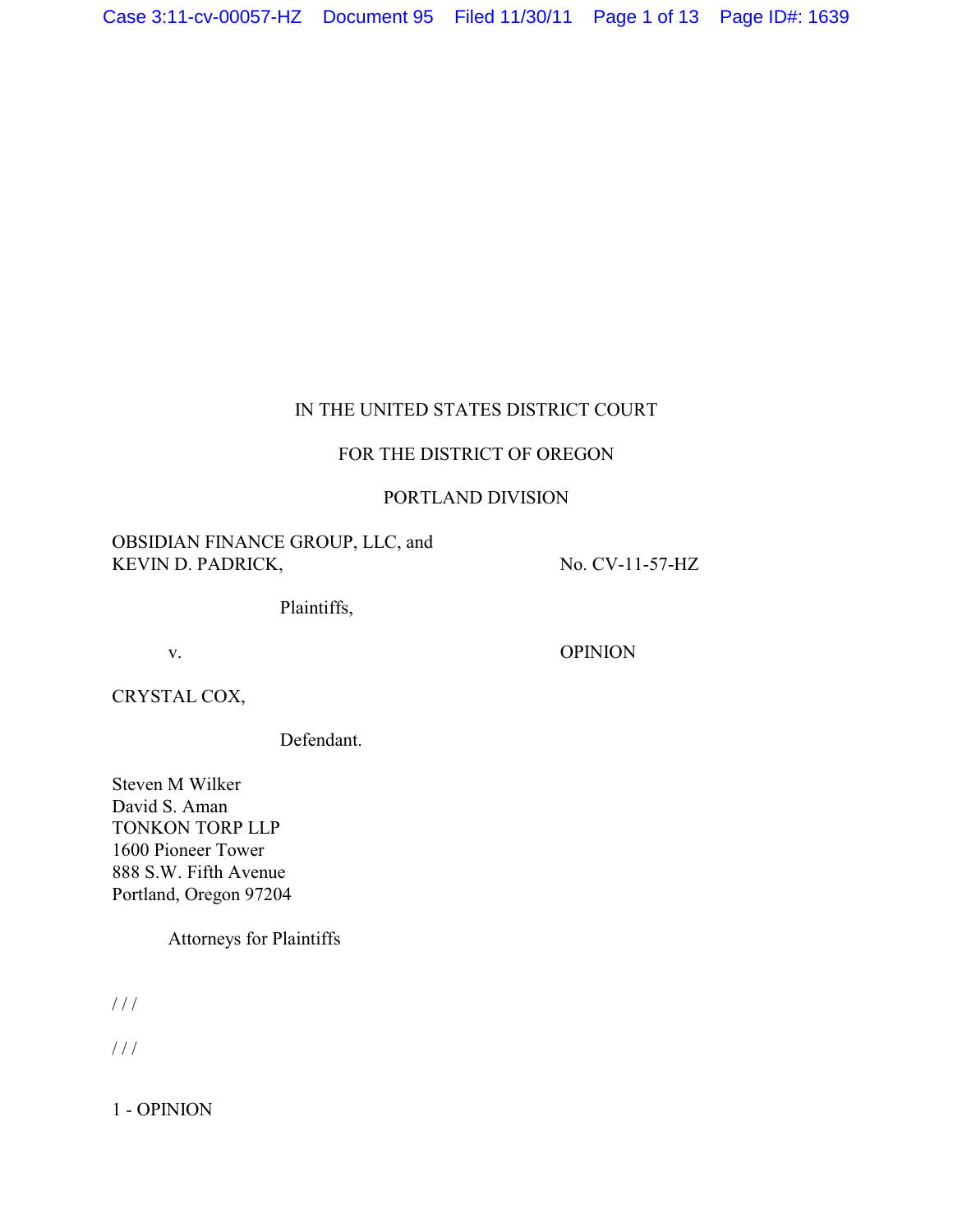Crystal L. Cox P.O. Box 1610 Eureka, Montana 59917

Defendant Pro Se

HERNANDEZ, District Judge:

Plaintiffs Obsidian Finance Group, LLC and Kevin Padrick bring a claim of defamation against defendant Crystal Cox. Trial in this case was conducted on Tuesday, November 29, 2011. On November 28, 2011, the day before trial, I orally ruled on several legal issues involved in the case. This Opinion contains the reasoning supporting those rulings.

I. Oregon's Retraction Statutes

Oregon Revised Statutes §§ (O.R.S.) 31-200 - 31.225 preclude a plaintiff from obtaining general damages on account of a defamatory statement being published in certain forms unless a correction or retraction is demanded, but not published as provided in O.R.S. 31.215. Defendant contends that because plaintiffs did not seek a correction or retraction, they may not obtained general damages.

These statutes apply, however, only to actions for damages on account of a defamatory statement published or broadcast in a newspaper, magazine, other printed periodical, or by radio, television, or motion picture. O.R.S. 31.205, 31. 210. The Oregon Legislature has not expanded the list of publications or broadcasts to include Internet blogs. Because the statements at issue in this case were posted on an Internet blog, they do not fall under Oregon's retraction statutes.

II. Oregon's Shield Laws

O.R.S. 44.510 - 44.540 provide certain protections to "Media Persons as Witnesses." O.R.S. 44.520 provides that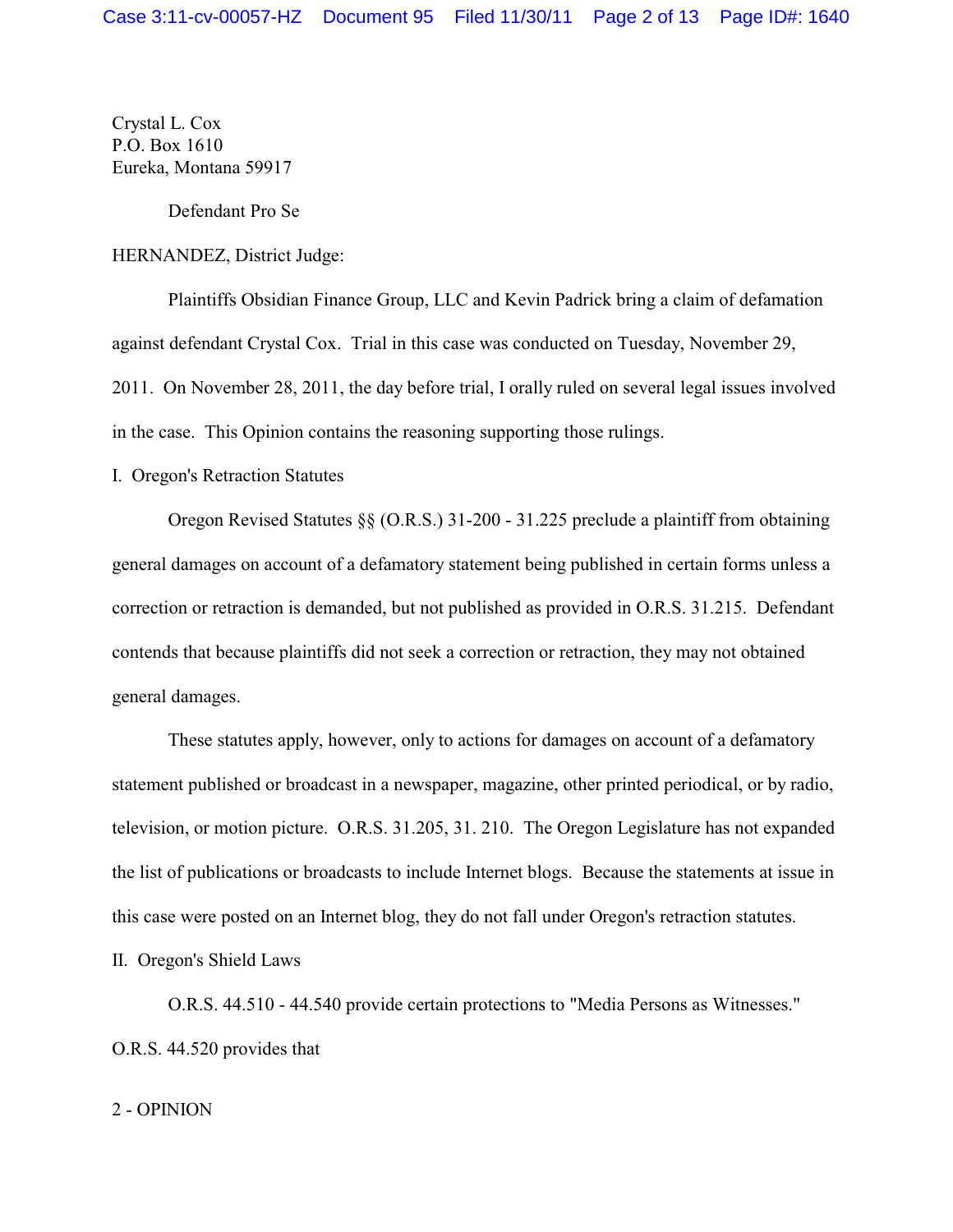[n]o person connected with, employed by or engaged in any medium of communication to the public shall be required by . . . a judicial officer . . . to disclose, by subpoena or otherwise . . . [t]he source of any published or unpublished information obtained by the person in the course of gathering, receiving or processing information for any medium of communication to the public[.]

O.R.S. 44.520(1). "Medium of communication" is broadly defined as including, but not limited to, "any newspaper, magazine or other periodical, book, pamphlet, news service, wire service, news or feature syndicate, broadcast station or network, or cable television system." O.R.S. 44.510(2).

Defendant contends that she does not have to provide the "source" of her blog post because of the protections afforded to her by Oregon's Shield Laws. I disagree. First, although defendant is a self-proclaimed "investigative blogger" and defines herself as "media," the record fails to show that she is affiliated with any newspaper, magazine, periodical, book, pamphlet, news service, wire service, news or feature syndicate, broadcast station or network, or cable television system. Thus, she is not entitled to the protections of the law in the first instance.

Second, even if she were otherwise entitled to those protections, O.R.S. 44.530(3) specifically provides that "[t]he provisions of O.R.S. 44.520(1) do not apply with respect to the content or source of allegedly defamatory information, in [a] civil action for defamation wherein the defendant asserts a defense based on the content or source of such information." Because this case is a civil action for defamation, defendant cannot rely on the media shield law.

III. Anti-SLAPP Statutes

Defendant contends that the claim against her must be dismissed under Oregon's Anti-SLAPP (Strategic Lawsuit Against Public Participation) statute, O.R.S. 31.150. That statute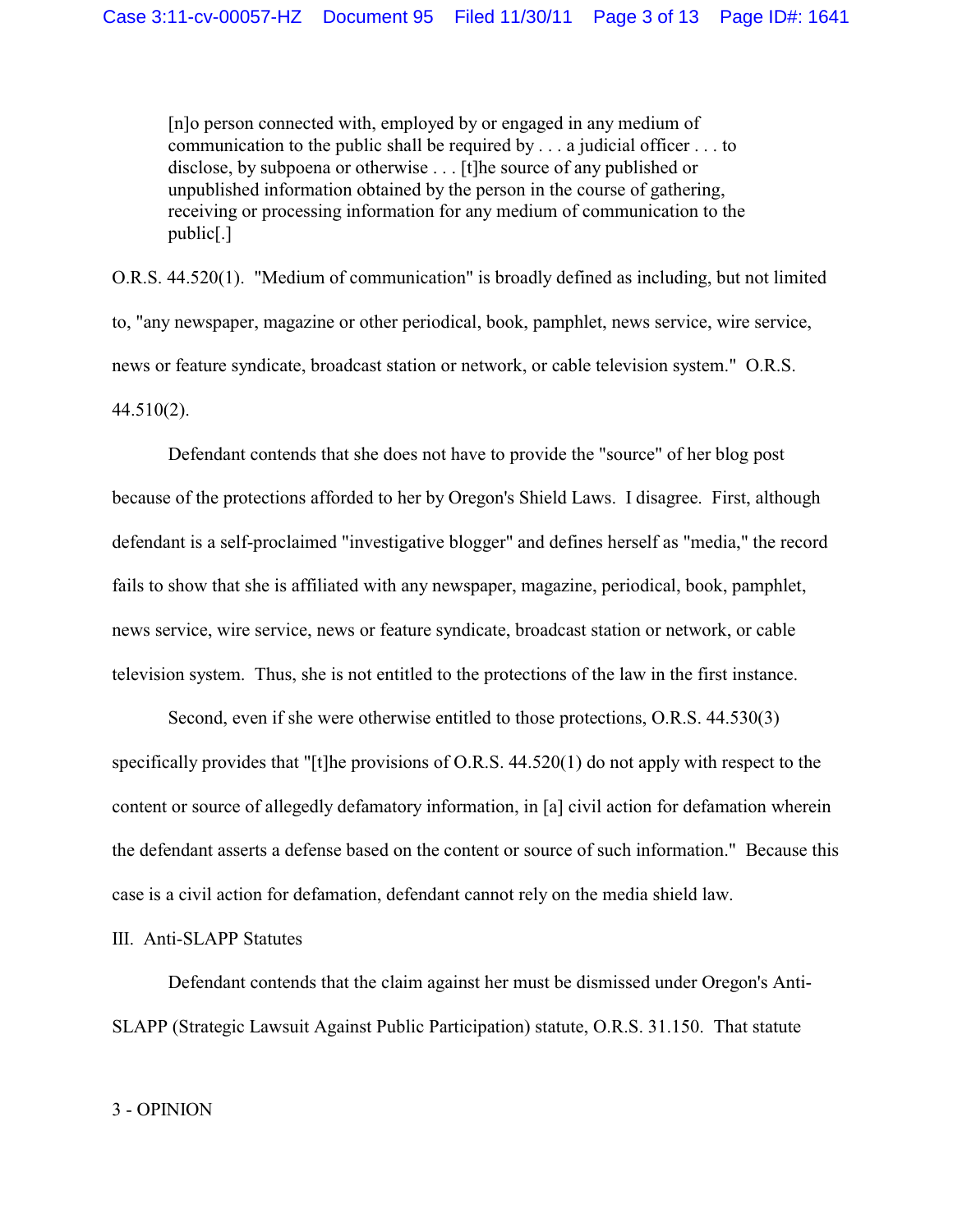provides that a defendant may make a special motion to strike a claim in a civil action that arises out of a written statement presented in a place open to the public or a public forum in connection with an issue of public interest. O.R.S. 31.150(2)(c). Procedurally, the moving defendant must make the motion within sixty days after the service of the complaint. O.R.S. 31.152(1). The motion must be denied if the court determines there is a probability that the plaintiff will prevail on the claim. O.R.S. 31.150(1), (3).

As previously explained in the July 7, 2011 summary judgment Opinion, defendant failed to timely move to strike under the Anti-SLAPP statute. July 7, 2011 Op. & Ord. at p. 15 n.3 (citing Horton v. Western Protector Ins. Co., 217 Or. App 443, 448-51, 176 F.3d 419, 422-24 (2008) (a special motion to strike under the Anti-SLAPP statute in O.R.S. 31.150 must be filed as part of a defendant's first appearance in the case)). Moreover, even if I allowed her to make such a motion now, it would be futile because I have already determined on summary judgment that plaintiffs are entitled to proceed to trial on one of the subject blog posts, effectively disposing of any argument that the claim could be dismissed under O.R.S. 31.150.

### IV. "Absolute Privilege"

In her trial memorandum, defendant argues that her statements in the subject blog post are absolutely privileged because they are based on statements made in a judicial proceeding. Deft's Trial Mem. at pp. 6-7. While it is true that statements made in a judicial proceeding are absolutely privileged, Wallulis v. Dymowski, 323 Or. 337, 348, 918 P.2d 775, 761 (1996), a person who republishes a defamatory statement may be liable even though the original publication was privileged. See Cushman v. Edgar, 44 Or. App. 297, 302-03, 605 P.2d 1210, 1212-13 (1980) (union official's letter to governor was absolutely privileged, but its republication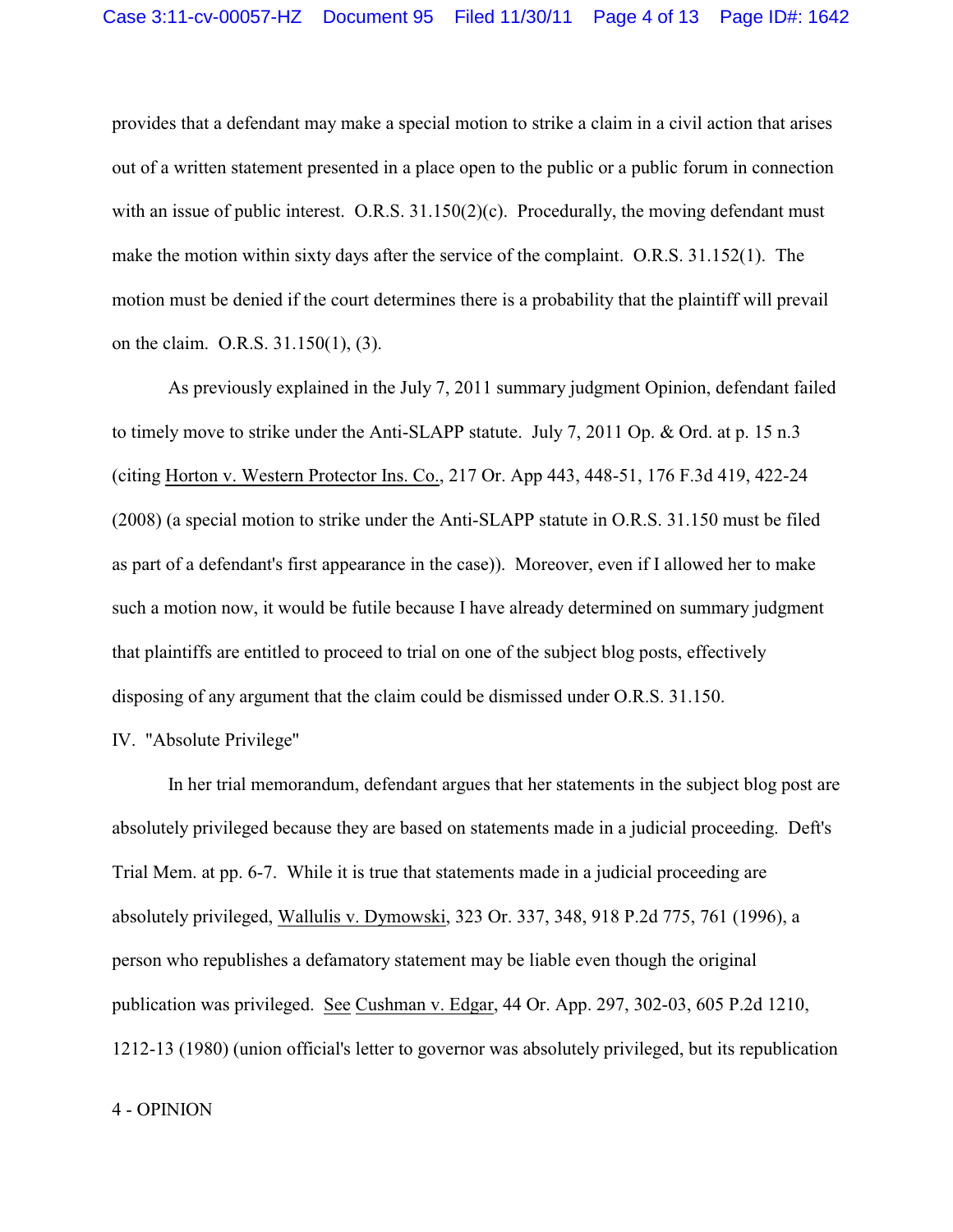in union periodical was not). Here, defendant's statements were not made in a judicial proceeding. Moreover, the statements in the subject blog post do not appear to be republications of a statements previously published in a judicial proceeding. That is, while defendant provides links to other documents and discusses them in the post, the statements regarding Padrick's failure to pay taxes on taxable gain obtained by the bankruptcy estate, are not simply republications of statements that initially appeared in a judicial proceeding. Regardless, the statements posted on defendant's blog are not privileged.

#### IV. First Amendment Issues

Defendant raises several issues implicating the First Amendment.

A. "Actual Malice" Standard

Defendant argues that under New York Times Co. v. Sullivan, 376 U.S. 254 (1964), plaintiffs are "public figures" and as such, they must prove by clear and convincing evidence that defendant published the defamatory statements with "actual malice," meaning with knowledge that the statements were false or with a reckless disregard of whether they were false or not. See Flowers v. Carville, 310 F.3d 1118, 1129-30 (9th Cir. 2002) ("A public figure plaintiff must show that the defendant acted with 'actual malice'-that is, knowledge that a statement was false or reckless disregard of whether it was false or not"; plaintiff can meet that burden by showing either that defendant knew the statements were probably false or that he disregarded obvious warning signs of falsity; burden must be satisfied by clear and convincing evidence) (internal quotation and brackets omitted).

Whether a plaintiff is a public figure is a question of law for the court. Wheeler v. Green, 286 Or. 99, 111 n.7, 593 P.2d 777, 785 n.7 (1979) (when the facts are not in dispute question of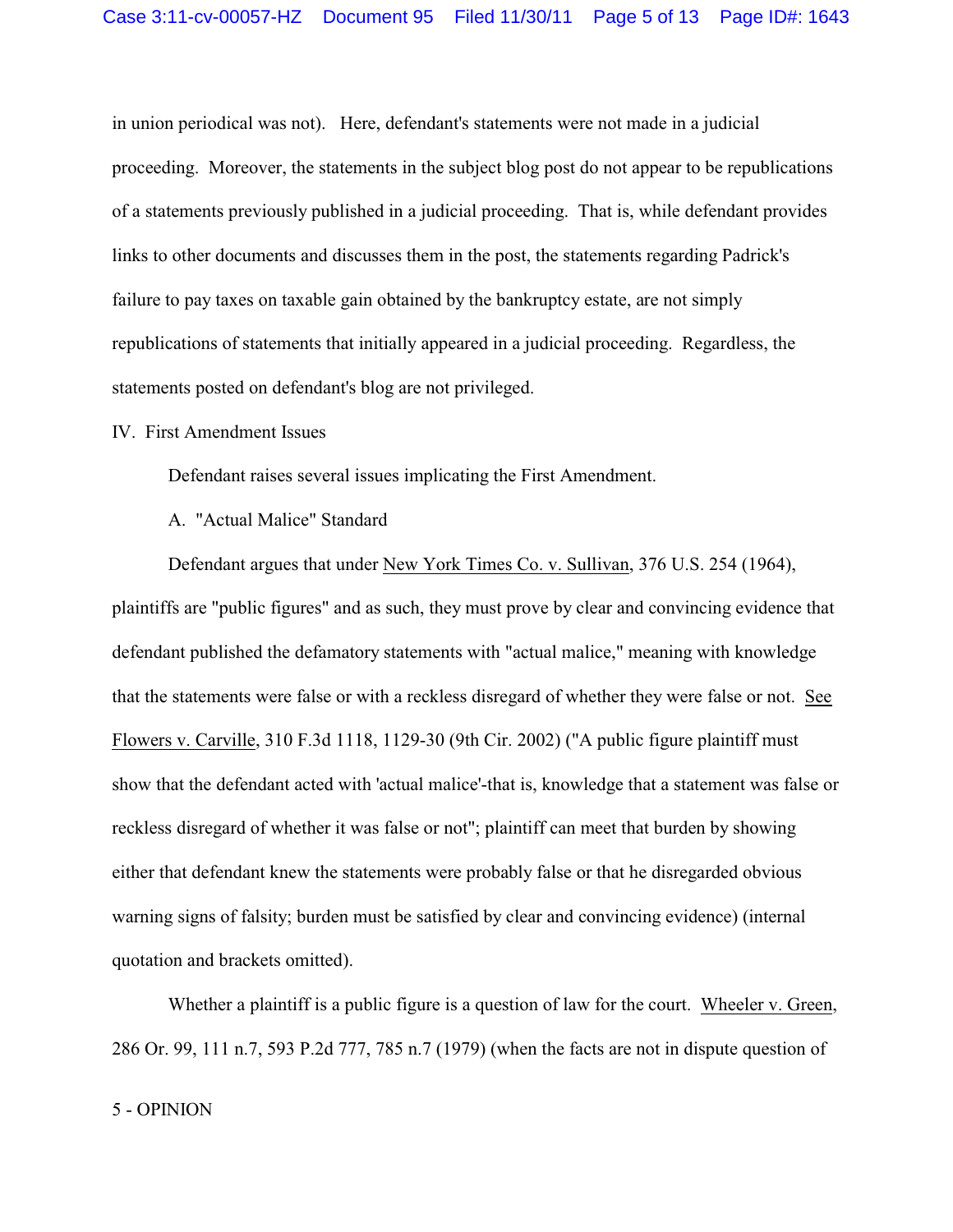whether the plaintiff is a public figure is a question for the court). It is defendant's burden to establish plaintiffs' status as public figures. Carr v. Forbes, Inc., 259 F.3d 273, 278 (4th Cir. 2001).

A plaintiff is a public figure in one of two ways: (1) as an "all-purpose" public figure, meaning a "public figure for all purposes and in all contexts[,]" Gertz v. Robert Welch, Inc., 418 U.S. 323, 351 (1974), or (2) by "thrust[ing] [himself] to the forefront of [a] particular public controvers[y] in order to influence the resolution of the issues involved." Id. at 345; see also Id. at 345, 351 ("[s]ome occupy positions of such persuasive power and influence that they are deemed public figures for all purposes[;] . . . [m]ore commonly, an individual voluntarily injects himself or is drawn into a particular controversy and thereby becomes a public figure for a limited range of issues.").

Neither plaintiff in this case is an "all purpose" public figure. The question is whether either plaintiff may be seen as a "limited" public figure. The leading cases make clear that they are not.

In Gertz, the plaintiff had served as an officer of professional organizations and had published several books on leading subjects. He was well known in certain legal circles but had achieved no general fame or notoriety in the community. Although he had been hired by the family of a murder victim to pursue a civil action against the police officer convicted of the murder, and although the murder and the officer's conviction had become a matter of public concern, the Supreme Court held that the plaintiff was not a limited public figure because he had not thrust himself into the "vortex of this public issue, nor did he engage the public's attention in an attempt to influence its outcome." 418 U.S. at 351. In Time, Inc. v. Firestone, 424 U.S. 448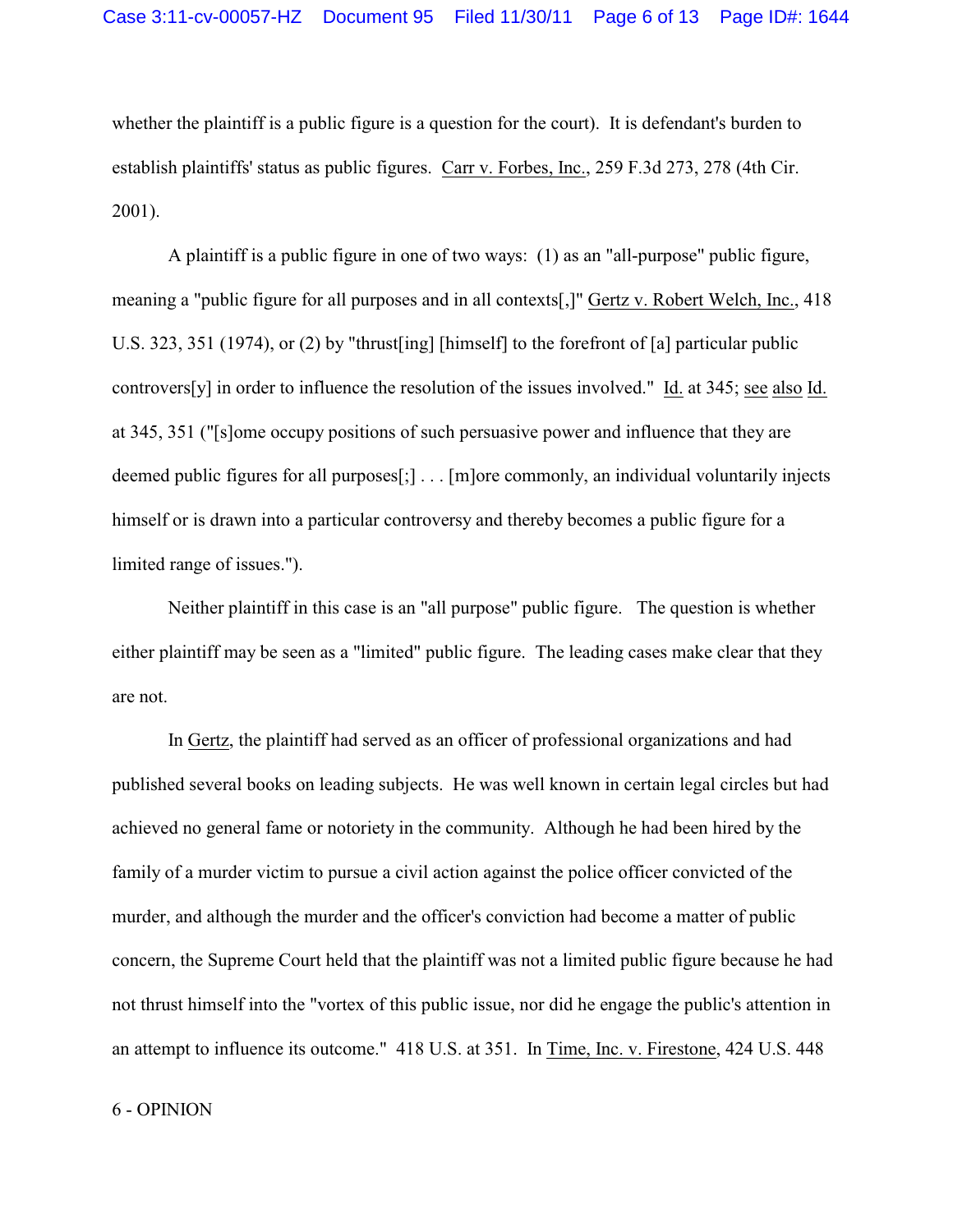(1976), the Court found that the plaintiff was not a limited public figure despite her social prominence and despite her divorce having become a "cause celebre." Id. at 454-55. The Supreme Court held that dissolution of marriage through judicial proceedings was not the sort of public controversy referred to in Gertz. The plaintiff had not chosen to publicize issues as to the propriety of her married life but was compelled to go to court regarding the divorce. Id.

In Wheeler, a professional racehorse trainer brought a defamation action against his former employers for statements made after he had been discharged. The Oregon Supreme Court concluded that the plaintiff was not a public figure:

There was evidence that, because of his success as a trainer, he was very well known to that portion of the public which follows Appaloosa horse racing. There was also evidence that there was, among those engaged in and interested in that sport, a current controversy about the adequacy of the rules and practices governing that sport, and the potential for abuse and dishonest activity. There was, however, no evidence that plaintiff had attempted in any way to influence that controversy or that he had taken any public part in it whatsoever. Until the statements by defendants which are the subject of this case were made public, the only publicity which plaintiff had received, so far as the record shows, was attributable solely to and concerned only his success as a trainer. There was no showing that he had voluntarily engaged in any activities of the kind the Court indicated in Gertz and Firestone were significant, nor had he been drawn into any public controversy.

286 Or. at 116-17, 593 P.2d at 788-89.

In Bank of Oregon v. Independent News, Inc., 298 Or. 434, 693 P.2d 35 (1985), the bank and its president brought an action against the defendant newspaper for publishing allegedly defamatory statements about the manner in which the bank dealt with a certain customer. The court examined the leading federal cases on the "public figure" issue and noted, inter alia, that the public controversy into which the plaintiff may thrust his or her personality must preexist the defamatory publication; it cannot be created by the publication. Id. at 443, 693 P.2d at 41 (citing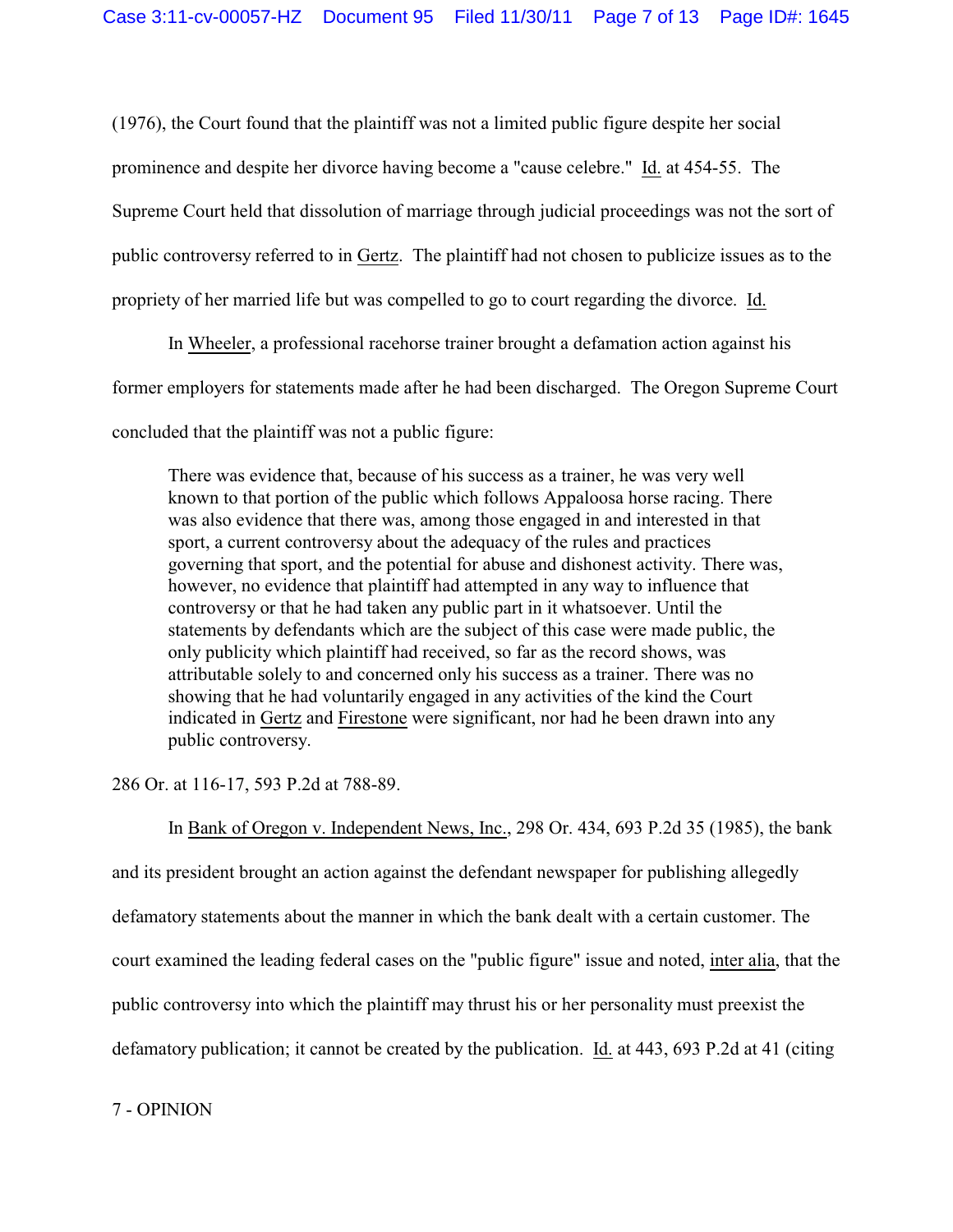Hutchinson v. Proxmire, 443 U.S. 111 (1979)). Additionally, merely because events involving a private individual attract public and media attention does not transform that private individual into a public figure. Id. at 443, 693 P.2d at 41-42.

In regard to a business entity, the court explained that "[m]erely opening one's doors to the public, offering stock for public sale, advertising, etc. even if considered a thrusting of one's self into matters of public interest, is not sufficient to establish that a corporation is a public figure." Id. at 443, 693 P.2d at 42. The court concluded that the Bank of Oregon was not a public figure because first, there was no public controversy in the case and second, the bank did not have general fame or notoriety in the community nor did it exhibit pervasive involvement in the affairs of society. Id. at 443-44, 693 P.2d at 42.

The record does not support a conclusion that Obsidian Finance or Padrick are limited public figures. While Summit Accommodators may have received attention by its failure and may have caused a controversy for its investors who lost money, the alleged defamatory statements concern Padrick's handling of the bankruptcy estate's taxes. Even assuming Padrick volunteered for his position as the bankruptcy trustee, I do not view such an act as "injecting" or "thrusting" oneself into a controversy. There is no evidence that the bankruptcy filing itself was controversial. Additionally, Summit Accommodators was not a public entity and its liquidation is primarily of interest to its creditors and others whose economic interests may be impacted by the trustee's work. If the attorney plaintiff in Gertz was not a limited public figure based on his status as an attorney in a controversial civil case, Padrick's role as bankruptcy trustee would similarly not be a basis for finding him a limited public figure. See Gertz, 418 U.S. at 351. Finally, as Bank of Oregon noted, the public controversy into which the plaintiff may thrust him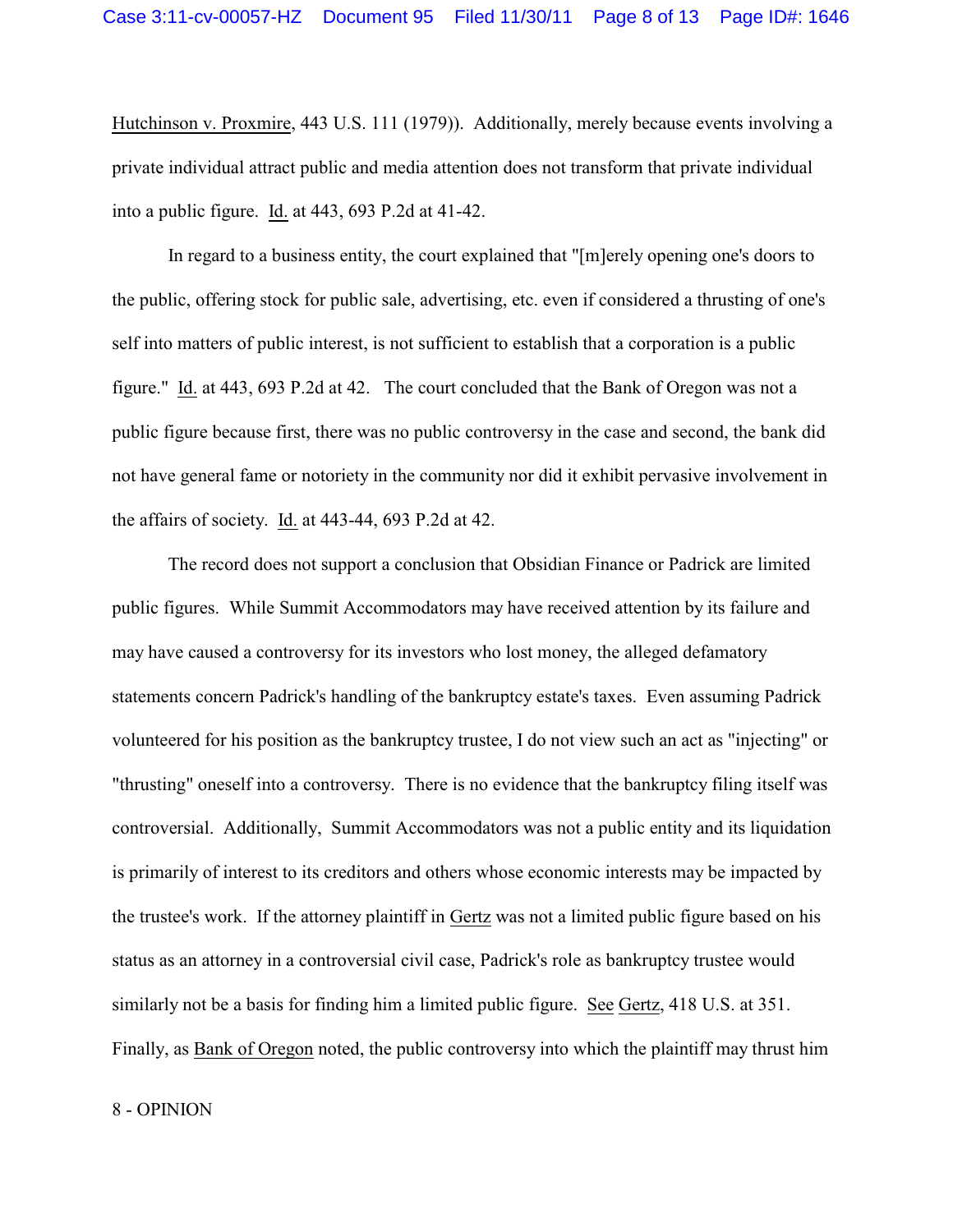or herself must preexist the defamatory publication. The record here suggests that defendant created the controversy over Padrick's role as trustee and specifically, over the alleged tax fraud he committed. Public figure status may not be manufactured this way. The actual malice standard does not apply because neither Padrick nor Obsidian Finance are public figures.

B. "Media" Defendant

Defendant next argues that she is "media" and thus, plaintiffs cannot recover damages without proof that defendant was at least negligent and may not recover presumed damages absent proof of "actual malice." Gertz, 418 U.S. at 347; see also Bank of Oregon, 298 Or. at 445-46, 693 P.2d at 43-44 (when plaintiffs were not public figures, but defendant was "media," plaintiffs had to prove that defendants were negligent in publishing the challenged article).

Defendant cites no cases indicating that a self-proclaimed "investigative blogger" is considered "media" for the purposes of applying a negligence standard in a defamation claim. Without any controlling or persuasive authority on the issue, I decline to conclude that defendant in this case is "media," triggering the negligence standard.

Defendant fails to bring forth any evidence suggestive of her status as a journalist. For example, there is no evidence of (1) any education in journalism; (2) any credentials or proof of any affiliation with any recognized news entity; (3) proof of adherence to journalistic standards such as editing, fact-checking, or disclosures of conflicts of interest; (4) keeping notes of conversations and interviews conducted; (5) mutual understanding or agreement of confidentiality between the defendant and his/her sources; (6) creation of an independent product rather than assembling writings and postings of others; or (7) contacting "the other side" to get both sides of a story. Without evidence of this nature, defendant is not "media."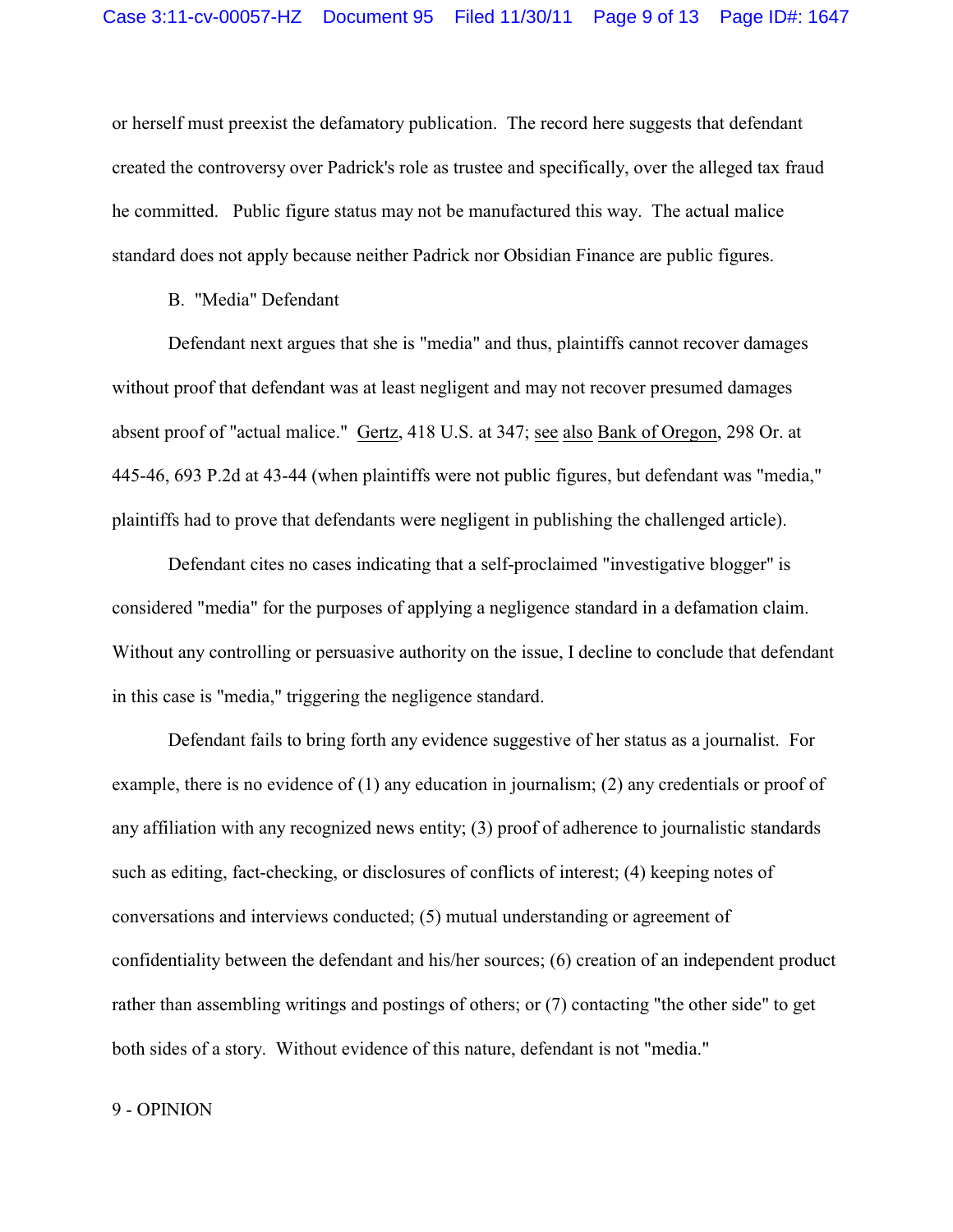## C. Issue/Matter of Public Concern

Defendant contends that the blog post referred to a matter or issue of public concern, further implicating First Amendment protections. "[W]hether speech addresses a matter of public concern must be determined by the expression's content, form, and context as revealed by the whole record." Dun & Bradstreet, Inc. v. Greenmoss Builders, Inc., 472 U.S. 749, 761 (1985) (internal quotation, ellipses, and brackets omitted). In Dun & Bradstreet, the plaintiff, a construction contractor, brought a defamation action against a credit reporting agency which issued a false credit report to the contractor's creditors. The Court concluded that the credit reports concerned no public issue. Rather, the reports were speech solely in the individual interest of the speaker and its specific business audience. Id. at 761-62.

In contrast, in a Ninth Circuit case, the court analyzed statements made in a letter to the county by a physician protesting physician layoffs at a county hospital. Ulrich v. City & County of San Francisco, 308 F.3d 968, 978 (9th Cir. 2002). The court concluded that the plaintiff's challenges to the allocation of budgetary resources by questioning the ability of the hospital to care effectively for patients in the face of physician layoffs fell within the line of cases recognizing that "public import in evaluating the performance of a public agency to assess the efficient performance of its duties" was speech on a matter of public concern. Id. (internal quotation omitted). In another Ninth Circuit case, the court found certain statements by celebrity George Michael regarding an officer who had previously arrested him, to be in regard to a matter of public concern because the statements alleged an act of misconduct by a police officer and because Michael's status as a celebrity had already drawn significant public attention to and interest in the details of his arrest. Rodriguez v. Panayiotou, 314 F.3d 979, 985 n.7 (9th Cir.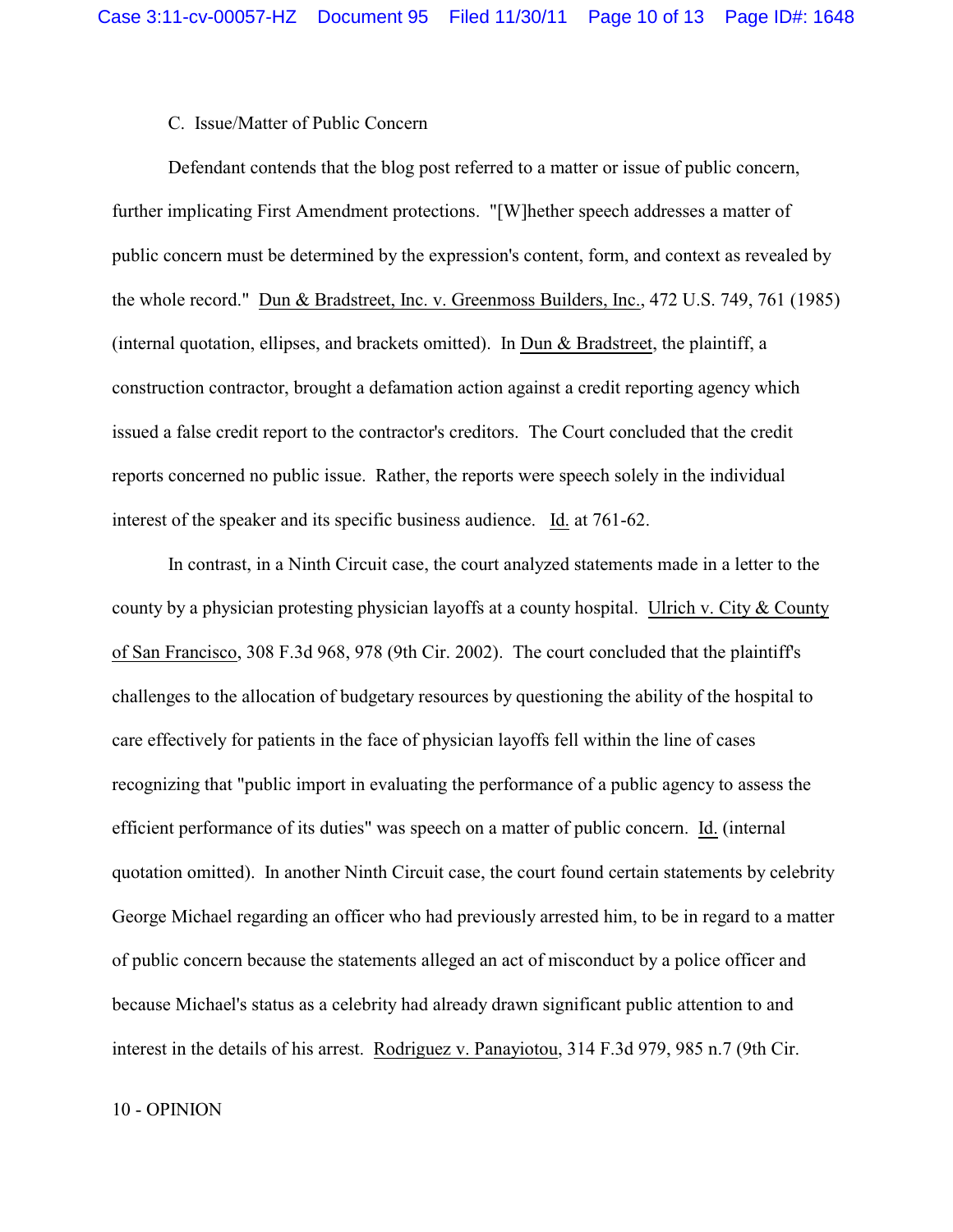2002).

The Ninth Circuit has also recognized that statements made about the safety or effectiveness of products readily available to consumers may be statements related to issues of public concern. See Metabolife Int'l, Inc. v. Wornick, 264 F.3d 832, 840 (9th Cir. 2001) (statements made regarding the safety of products intended for human consumption were statements related to a matter of public concern); Unelko Corp. v. Rooney, 912 F.2d 1049, 1056 (9th Cir. 1990) (statements about a product's effectiveness were on matter of public concern because they were of general interest and made available to the general public).

In Oregon, a leading case on the issue held that statements made by the defendant's manager to the plaintiff's employer, which was a contractor of defendant's hired to provide maintenance at a nuclear power plant, regarding plaintiff's ineligibility for clearance to work at the power plant, were not statements made on matter of public concern. Cooper v. PGE, 110 Or. App. 581, 587-88, 824 P.2d 1152 (1992). The court explained that while security at the power plant was generally a matter of public safety and welfare, the statements involved a question of personnel management, not a publicly debatable question concerning security policies at the power plant, the statements were not published in a way that made them available to the general public, and they were not a subject for public discussion or comment.

Here, although the statements were available to the public at large by being posted on the Internet, the content of the statements does not implicate a matter of public concern. Similarly to the plaintiff's status as a lawyer in Gertz, Padrick's status as a bankruptcy trustee does not make statements about his actions in that role a matter of public concern. See Gertz, 418 U.S. at 351 (Court rejected the argument that the plaintiff's status as a lawyer made him a public official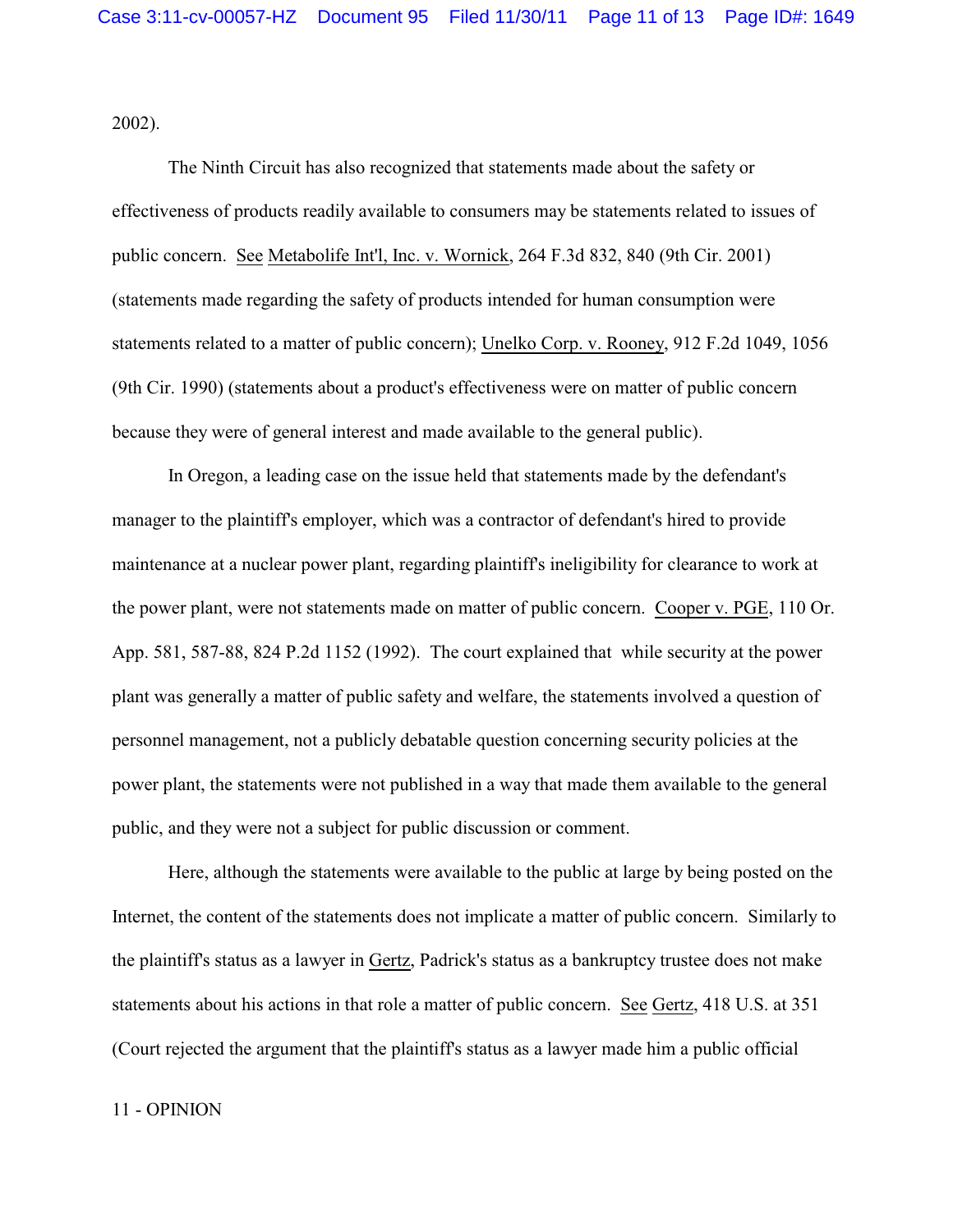because that would "sweep all lawyers" under the New York Times standard simply by being an officer of the court). Padrick was not a public employee or a public official. Summit Accommodators was not a public body or public corporation. Thus, in contrast to the statements made in Ulrich, the statements here did not relate to the evaluation of the performance of a public agency or official. In contrast to Rodriguez, the handling of the bankruptcy of Summit Accommodators had not, at least on the record in this case, generated public concern, controversy, or interest. Additionally, the subject matter did not, in contrast to Metabolife and Unelko, affect or relate to products available to the public at large.

Again, while presumably Summit's collapse generated news stories, the content of the statements at issue here concern Padrick's role as a bankruptcy trustee. There is no evidence that any public attention was paid to the Summit bankruptcy proceedings other than the attention defendant gave to the issue. Thus, although defendant made her statements in a forum available to the general public, without more, her statements regarding Padrick's conduct in his role as a bankruptcy trustee in the bankruptcy proceedings of a private corporation, are not statements made on a matter of public concern.

 $//$ 

/ / /

/ / /

- / / /
- $1/1$

/ / /

/ / /